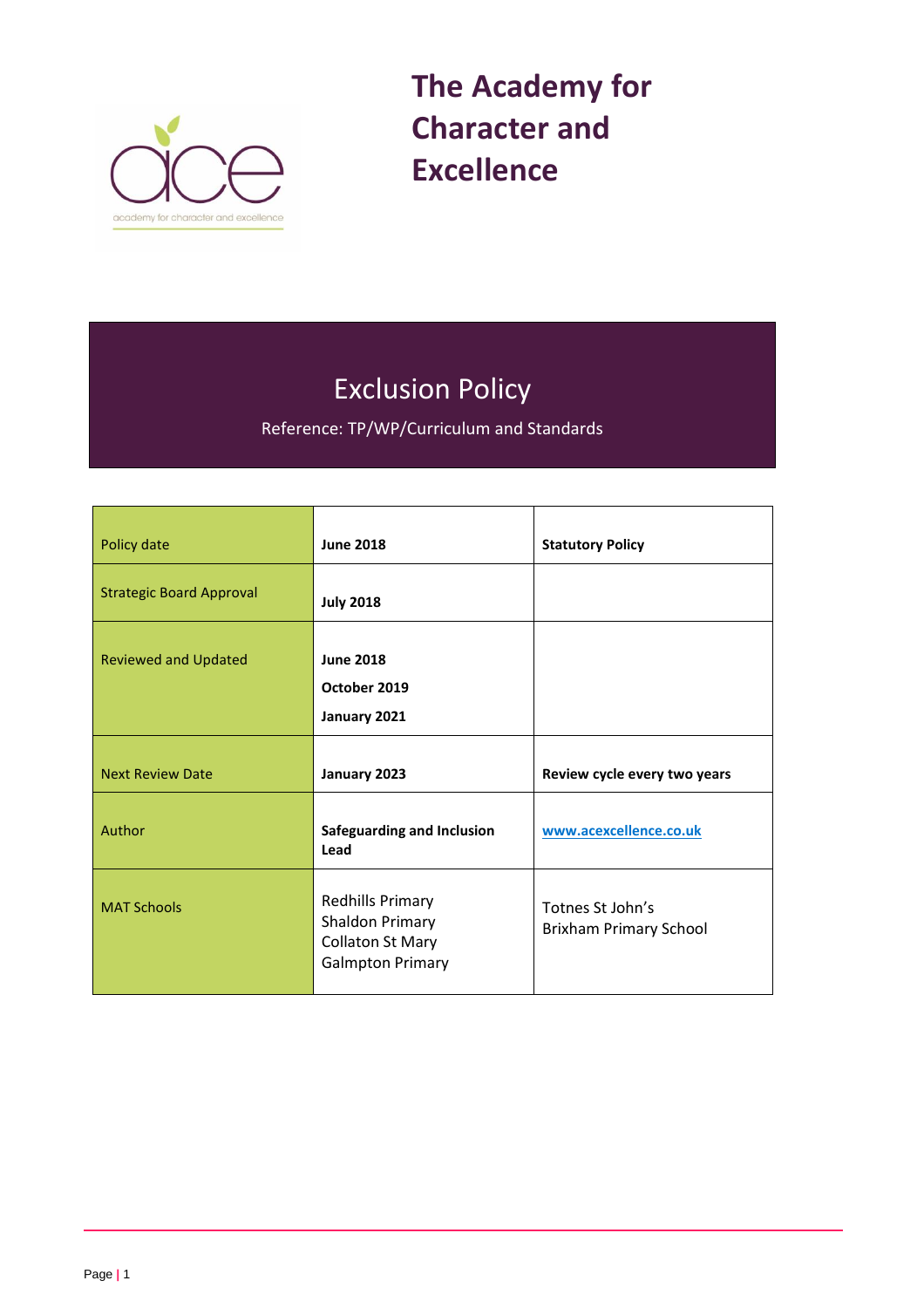# **Contents**

## *John 10:10*

## *I have come that they may have life, and have it to the full.*

Our school's approach to Exclusion follows that of the Church of England Education Office in that it seeks to be faith-sensitive and inclusive. It is underpinned by Our Vision of *'Life in all its fulness* and ensures that all of school life incorporates the values of the Christian Faith. These values are central to all that we do and determine how we will implement all policies and procedures. We want to ensure that through our gateways of citizenship, leadership, expression, exploration and flourishing, all pupils and adults are shown how to be compassionate, passionate, honest, inspiring and responsible individuals. By starting with our vision, we aim to ensure that all members of our school community understand our expectations, our practice and the ways in which we will implement this policy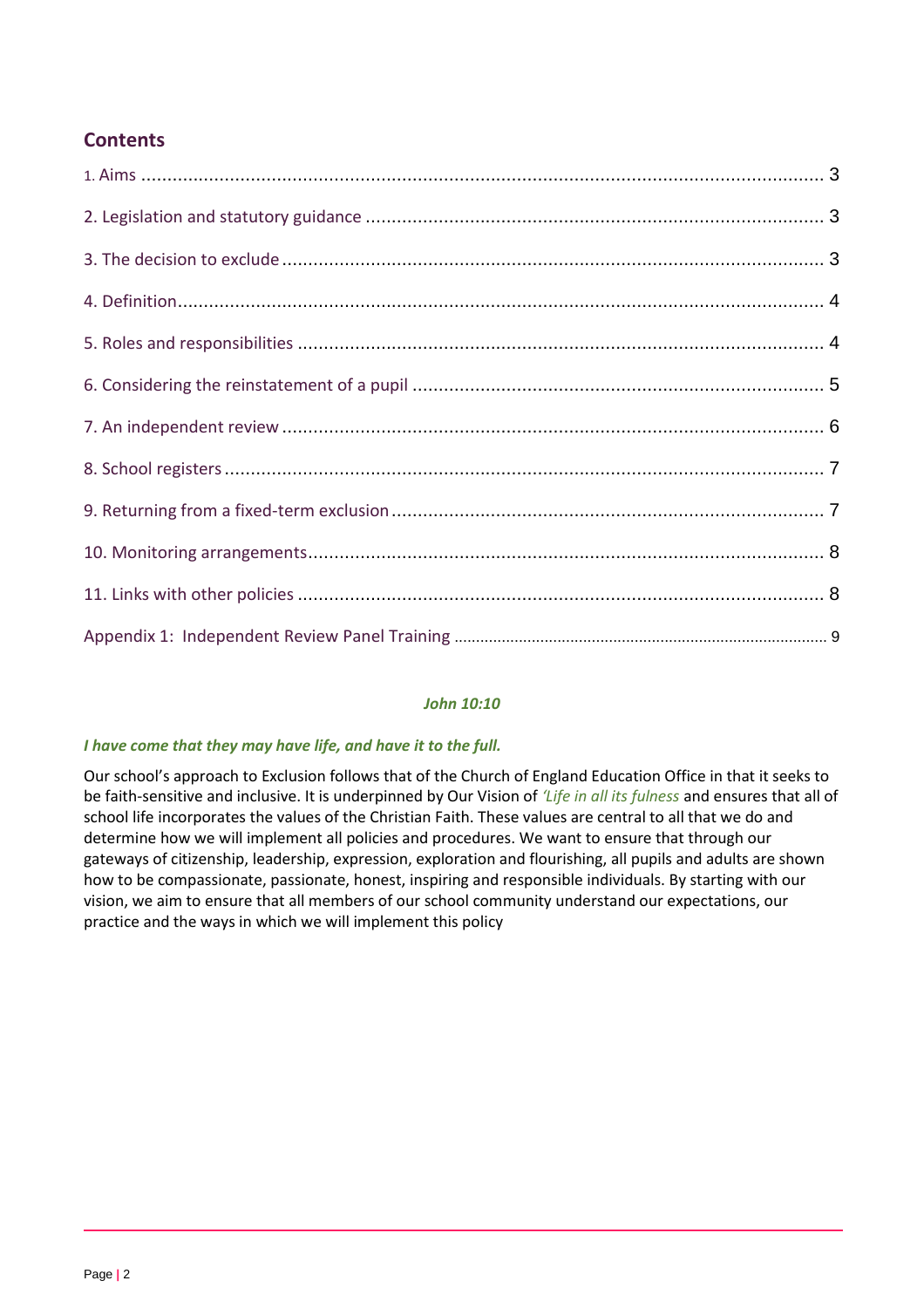## **1. Aims**

Our Trust aims to ensure that:

- The exclusions process is applied fairly and consistently
- The exclusions process is understood by directors, governors, staff, parents and pupils
- Pupils in school are safe and happy
- Pupils do not become NEET (not in education, employment or training)

# **2. Legislation and statutory guidance**

This policy is based on statutory guidance from the Department for Education: Exclusion from maintained schools, [academies and pupil referral units \(PRUs\) in England.](https://www.gov.uk/government/publications/school-exclusion)

It is based on the following legislation, which outline schools' powers to exclude pupils:

- Section 52 of the [Education Act](http://www.legislation.gov.uk/ukpga/2002/32/section/52) 2002, as amended by the [Education Act 2011](http://www.legislation.gov.uk/ukpga/2011/21/contents/enacted)
- [The School Discipline \(Pupil Exclusions and Reviews\) \(England\) Regulations 2012](http://www.legislation.gov.uk/uksi/2012/1033/made)
- Sections 64-68 of the [School Standards and Framework Act 1998](http://www.legislation.gov.uk/ukpga/1998/31)

In addition, the policy is based on:

- > Part 7, chapter 2 of the [Education and Inspections Act 2006,](http://www.legislation.gov.uk/ukpga/2006/40/part/7/chapter/2) which looks at parental responsibility for excluded pupils
- Section 579 of the [Education Act 1996](http://www.legislation.gov.uk/ukpga/1996/56/section/579), which defines 'school day'
- The [Education \(Provision of Full-Time Education for Excluded Pupils\) \(England\) Regulations 2007,](http://www.legislation.gov.uk/uksi/2007/1870/contents/made) as amended by [The Education \(Provision of Full-Time Education for Excluded Pupils\) \(England\) \(Amendment\) Regulations 2014](http://www.legislation.gov.uk/uksi/2014/3216/contents/made)

This policy complies with our funding agreement and articles of association.

## **3. The decision to exclude**

Only the headteacher, or acting headteacher, can exclude a pupil from school. A permanent exclusion will be taken as a last resort.

Each of the schools within our Trust are aware that off-rolling is unlawful. Ofsted defines off-rolling as:

"…the practice of removing a pupil from the school roll without a formal, permanent exclusion or by encouraging a parent to remove their child from the school roll, when the removal is primarily in the interests of the school rather than in the best interests of the pupil."

We are committed to following all statutory exclusions procedures to ensure that every child receives an education in a safe and caring environment.

A decision to exclude a pupil will be taken only:

In response to serious or persistent breaches of the school's behaviour policy, **and**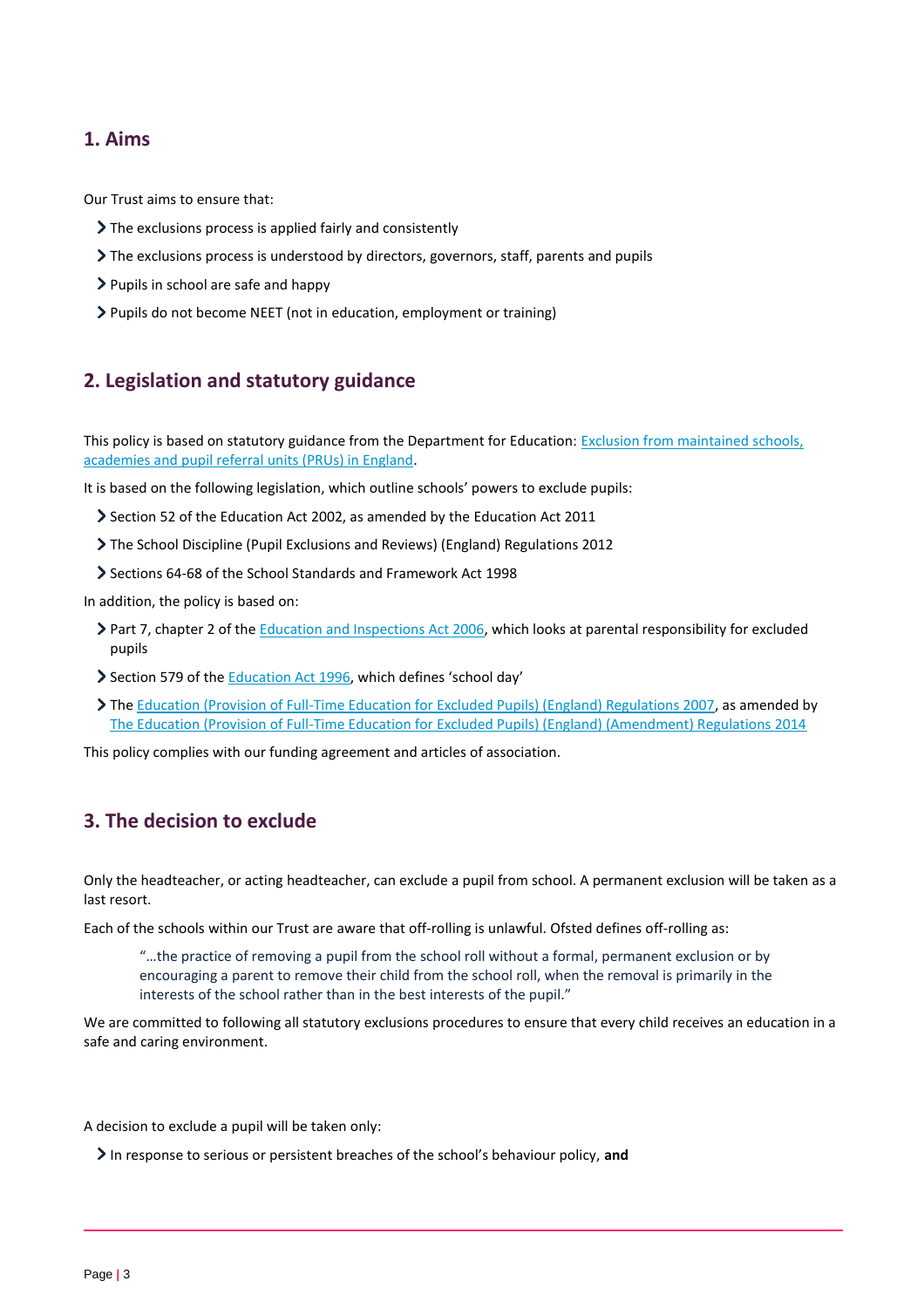If allowing the pupil to remain in school would seriously harm the education or welfare of others

Before deciding whether to exclude a pupil, either permanently or for a fixed period, the headteacher will:

- Consider all the relevant facts and evidence, including whether the incident(s) leading to the exclusion were provoked
- Allow the pupil to give their version of events
- Consider if the pupil has special educational needs (SEND)

## **4. Definition**

For the purposes of exclusions, school day is defined as any day on which there is a school session. Therefore, INSET or staff training days do not count as a school day.

# **5. Roles and responsibilities**

#### **5.1 The headteacher**

#### **Informing parents**

The headteacher will immediately provide the following information, in writing, to the parents of an excluded pupil:

- $\triangleright$  The reason(s) for the exclusion
- The length of a fixed-term exclusion or, for a permanent exclusion, the fact that it is permanent
- Information about parents' right to make representations about the exclusion to the local committee and how the pupil may be involved in this
- Where there is a legal requirement for the local committee to meet to consider the reinstatement of a pupil, and that parents have a right to attend a meeting, be represented at a meeting (at their own expense) and to bring a friend

The headteacher will also notify parents by the end of the afternoon session on the day their child is excluded that for the first 5 school days of an exclusion, or until the start date of any alternative provision where this is earlier, parents are legally required to ensure that their child is not present in a public place during school hours without a good reason. Parents may be given a fixed penalty notice or prosecuted if they fail to do this.

If alternative provision is being arranged, the following information will be included when notifying parents of an exclusion:

- The start date for any provision of full-time education that has been arranged
- The start and finish times of any such provision, including the times for morning and afternoon sessions, where relevant
- The address at which the provision will take place
- Any information required by the pupil to identify the person they should report to on the first day

Where this information on alternative provision is not reasonably ascertainable by the end of the afternoon session, it may be provided in a subsequent notice, but it will be provided no later than 48 hours before the provision is due to start. The only exception to this is where alternative provision is to be provided before the sixth day of an exclusion, in which case the information can be provided with less than 48 hours' notice with parents' consent.

#### **Informing the local committee and local authority**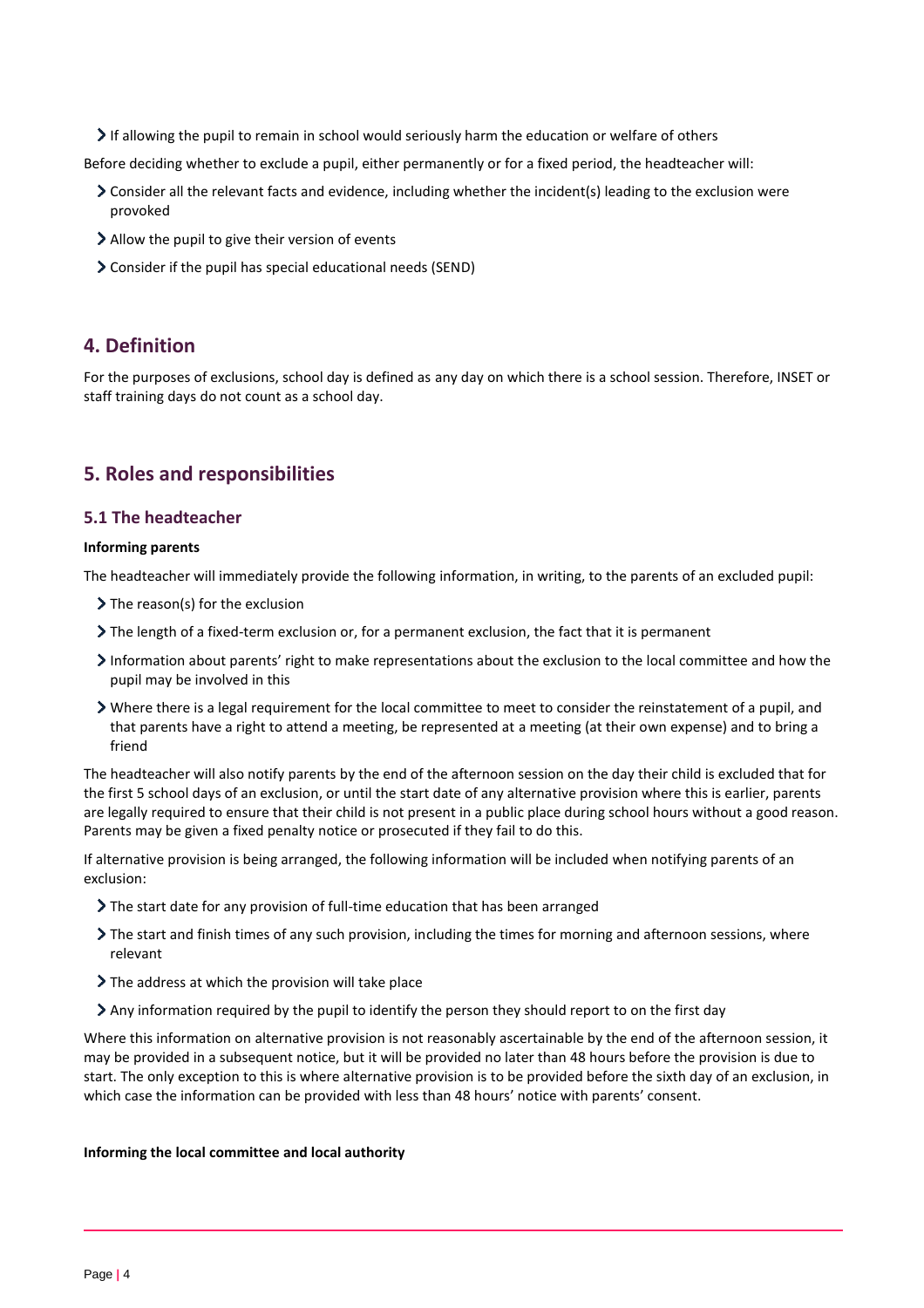The headteacher will immediately notify the local committee and the local authority (LA) of:

- A permanent exclusion, including when a fixed-period exclusion is made permanent
- Exclusions which would result in the pupil being excluded for more than 5 school days (or more than 10 lunchtimes) in a term
- $\geq$  Exclusions which would result in the pupil missing a public examination

For a permanent exclusion, if the pupil lives outside the LA in which the school is located, the headteacher will also immediately inform the pupil's 'home authority' of the exclusion and the reason(s) for it without delay.

For all other exclusions, the headteacher will notify the local committee and LA when they occur.

#### **5.2 The local committee**

Responsibilities regarding exclusions is delegated to each local committee.

Should local committee members not be available to attend disciplinary committee meetings, or if it is inappropriate they are present, then the Central Services Team (Head of Safeguarding and Inclusion/Executive Assistance) will request a governor (or director if appropriate) to attend from another school within the Trust.

The disciplinary committee panel has a duty to consider the reinstatement of a permanently excluded pupil (see section 6).

Following a request from the secretary of state, the local committee will provide the secretary of state with information about any exclusions in the last 12 months. This will be provided within 14 days of receipt of a request.

For a fixed-term exclusion of more than 5 school days, the Trust will arrange suitable full-time education for the pupil. This provision will begin no later than the sixth day of the exclusion.

#### **5.3 The LA**

For permanent exclusions, the LA is responsible for arranging suitable full-time education to begin no later than the sixth day of the exclusion.

# **6. Considering the reinstatement of a pupil**

The disciplinary panel will consider the reinstatement of an excluded pupil within 15 school days of receiving the notice of the exclusion if:

- The exclusion is permanent
- It is a fixed-term exclusion which would bring the pupil's total number of school days of exclusion to more than 15 in a term
- It would result in a pupil missing a public examination

If requested to do so by parents, the disciplinary panel will consider the reinstatement of an excluded pupil within 50 school days of receiving notice of the exclusion if the pupil would be excluded from school for more than 5 school days, but less than 15, in a single term.

Where an exclusion would result in a pupil missing a public examination, the disciplinary panel will consider the reinstatement of the pupil before the date of the examination. If this is not practicable, the disciplinary panel will consider the exclusion and decide whether or not to reinstate the pupil.

The disciplinary panel can either:

Decline to reinstate the pupil, or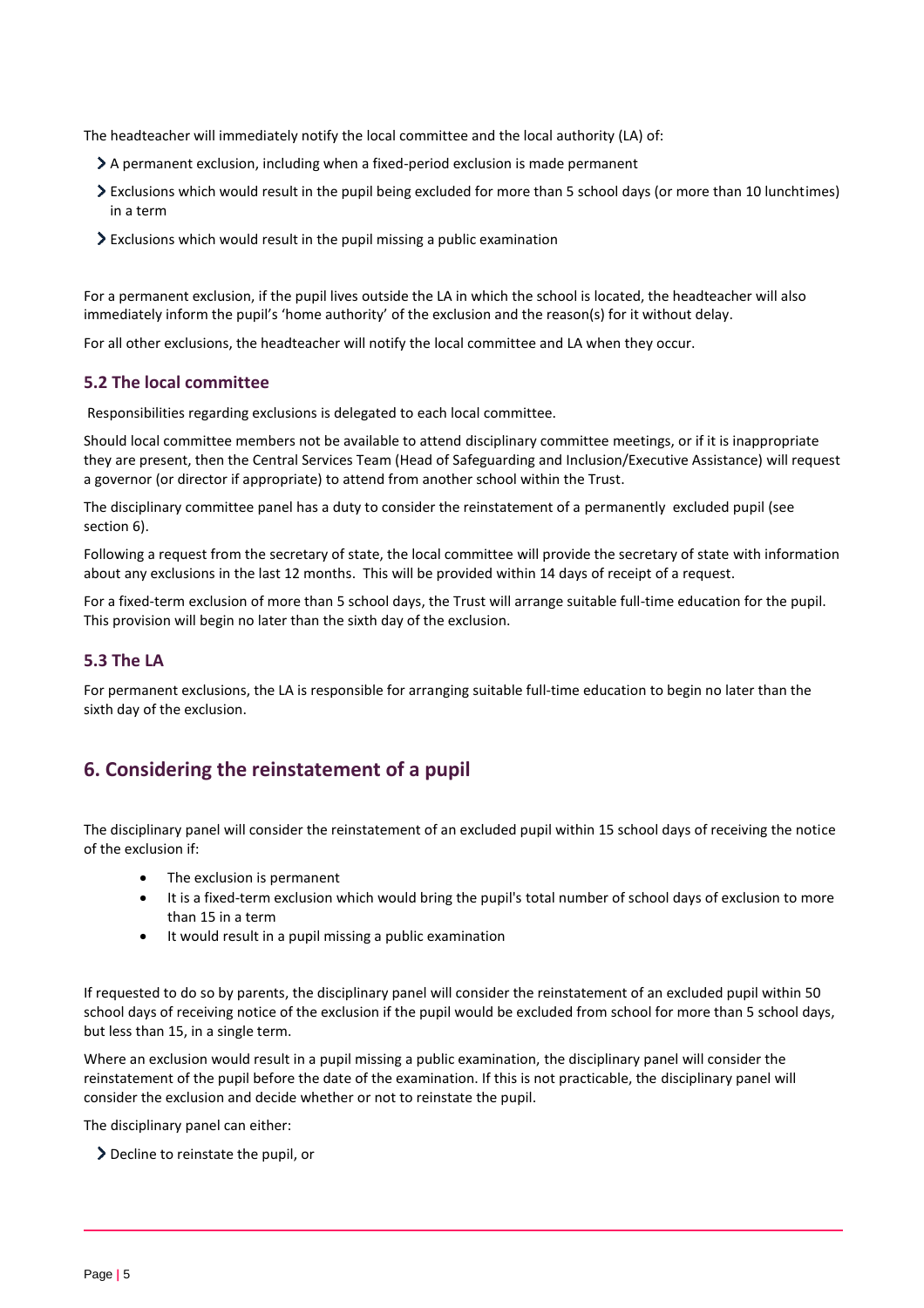#### Direct the reinstatement of the pupil immediately, or on a particular date

In reaching a decision, the disciplinary panel will consider whether the exclusion was lawful, reasonable and procedurally fair and whether the headteacher followed their legal duties. They will decide whether or not a fact is true 'on the balance of probabilities', which differs from the criminal standard of 'beyond reasonable doubt', as well as any evidence that was presented in relation to the decision to exclude.

Minutes will be taken of the meeting, and a record of evidence considered kept. The outcome will also be recorded on the pupil's educational record.

The disciplinary panel will notify, in writing, the headteacher, parents and the LA of its decision, along with reasons for its decision, without delay.

Where an exclusion is permanent, the disciplinary panel decision will also include the following:

 $\sum$  The fact that it is permanent

Notice of parents' right to ask for the decision to be reviewed by an independent review panel, and:

- The date by which an application for an independent review must be made
- The name and address to whom an application for a review should be submitted
- That any application should set out the grounds on which it is being made and that, where appropriate, reference to how the pupil's SEN are considered to be relevant to the exclusion
- That, regardless of whether the excluded pupil has recognised SEN, parents have a right to require the Trust to appoint a SEN expert to attend the review
- Details of the role of the SEN expert and that there would be no cost to parents for this appointment
- That parents must make clear if they wish for an SEN expert to be appointed in any application for a review
- That parents may, at their own expense, appoint someone to make written and/or oral representations to the panel, and parents may also bring a friend to the review
- That if parents believe that the exclusion has occurred as a result of discrimination, they may make a claim under the Equality Act 2010 to the first-tier tribunal (special educational needs and disability), in the case of disability discrimination, or the county court, in the case of other forms of discrimination. A claim of discrimination made under these routes should be lodged within 6 months of the date on which the discrimination is alleged to have taken place

# **7. An independent review**

If parents apply for an independent review, the Trust will arrange for an independent panel to review the decision of the disciplinary panel not to reinstate a permanently excluded pupil.

Applications for an independent review must be made within 15 school days of notice being given to the parents by disciplinary panel of its decision to not reinstate a pupil.

A panel of 3 or 5 members will be constituted with representatives from each of the categories below. Where a 5 member panel is constituted, 2 members will come from the school governors category and 2 members will come from the headteacher category.

A lay member to chair the panel who has not worked in any school in a paid capacity, disregarding any experience as a school governor or volunteer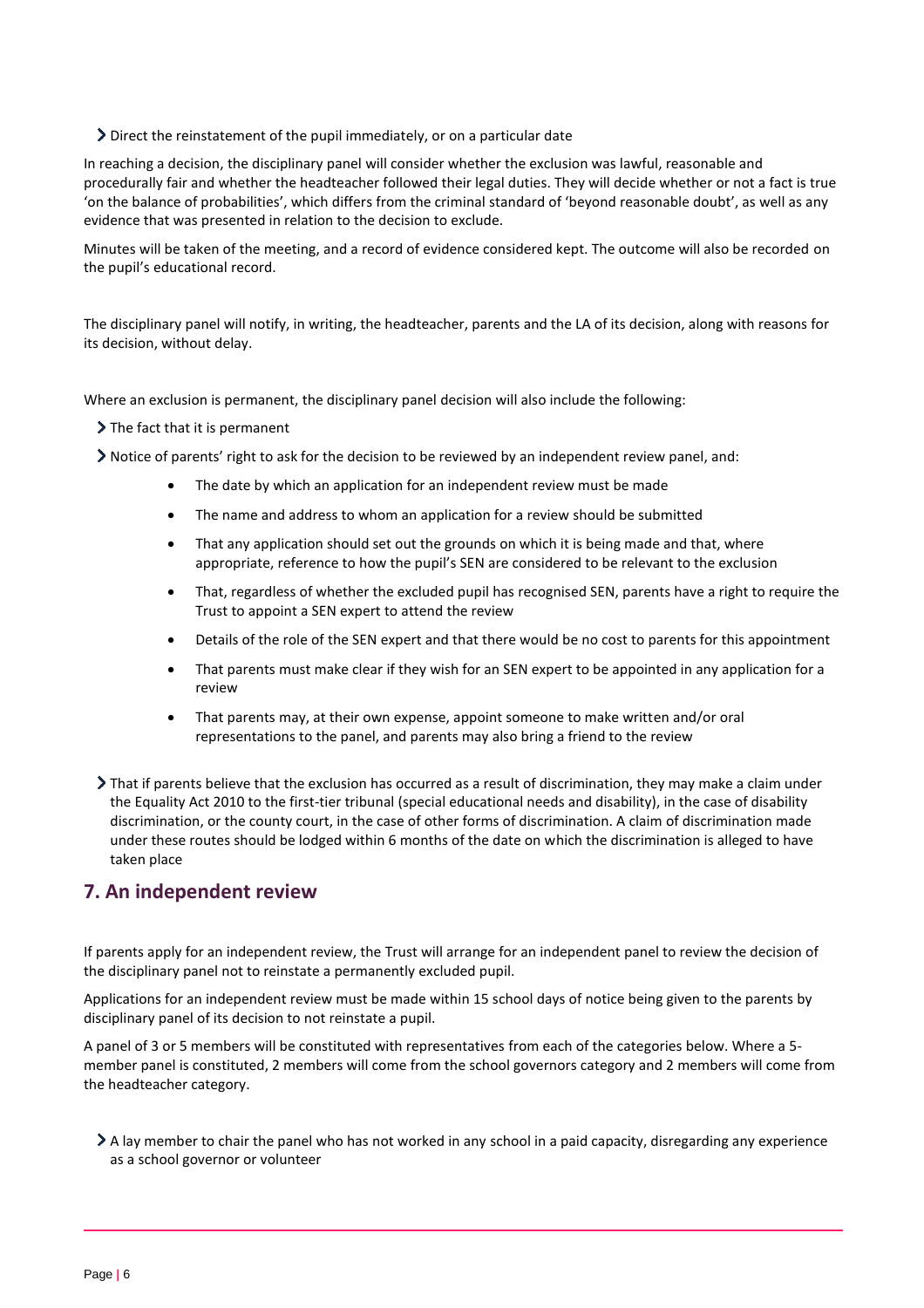- School governors who have served as a governor for at least 12 consecutive months in the last 5 years, provided they have not been teachers or headteachers during this time
- Headteachers or individuals who have been a headteacher within the last 5 years

A person may not serve as a member of a review panel if they:

- Are a member/director of the Trust, or local committee of the excluding school
- Are the headteacher of the excluding school, or have held this position in the last 5 years
- Are an employee of the Trust, or the local committee, of the excluding school (unless they are employed as a headteacher at another school)
- Have, or at any time have had, any connection with the Trust, school, local committee, parents or pupil, or the incident leading to the exclusion, which might reasonably be taken to raise doubts about their impartiality
- Have not had the required training within the last 2 years (see appendix 1 for what training must be covered)

A clerk will be appointed to the panel.

The independent panel will decide one of the following:

- Uphold the governing board's decision
- Recommend that the governing board reconsiders reinstatement
- Quash the governing board's decision and direct that they reconsider reinstatement (only when the decision is judged to be flawed)

The panel's decision can be decided by a majority vote. In the case of a tied decision, the chair has the casting vote.

# **8. School registers**

A pupil's name will be removed from the school admissions register if:

- > 15 school days have passed since the parents were notified of the exclusion panel's decision to not reinstate the pupil and no application has been made for an independent review panel, or
- The parents have stated in writing that they will not be applying for an independent review panel

Where an application for an independent review has been made, the local committee will wait until that review has concluded before removing a pupil's name from the register.

Where alternative provision has been made for an excluded pupil and they attend it, code B (education off-site) or code D (dual registration) will be used on the attendance register.

Where excluded pupils are not attending alternative provision, code E (absent) will be used.

## **9. Returning from a fixed-term exclusion**

Following a fixed-term exclusion, a re-integration meeting will be held involving the pupil, parents, a member of senior staff and other staff, where appropriate.

The following measures may be implemented when a pupil returns from a fixed-term exclusion:

- Agreeing a behaviour contract
- > A review of all provision for pupil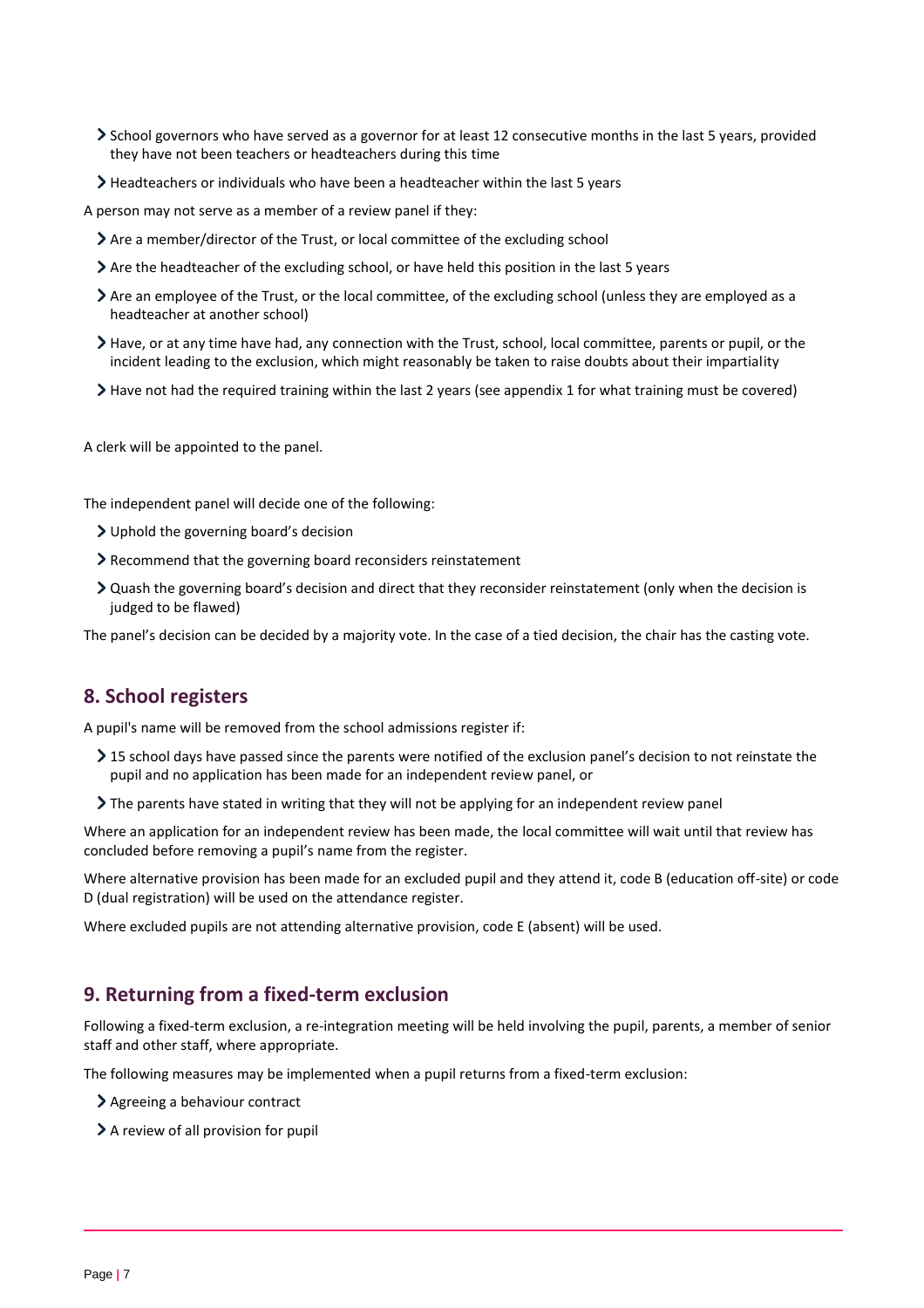# **10. Monitoring arrangements**

A nominated staff member at each school monitors the number of exclusions every term and reports back to the Headteacher. They also liaise with the local authority to ensure suitable full-time education for excluded pupils.

This policy will be reviewed by the Strategic Board every two years. At every review, the policy will be shared with the local committees.

# **11. Links with other policies**

This exclusions policy is linked to our:

- Behaviour policy
- SEND policy and information report